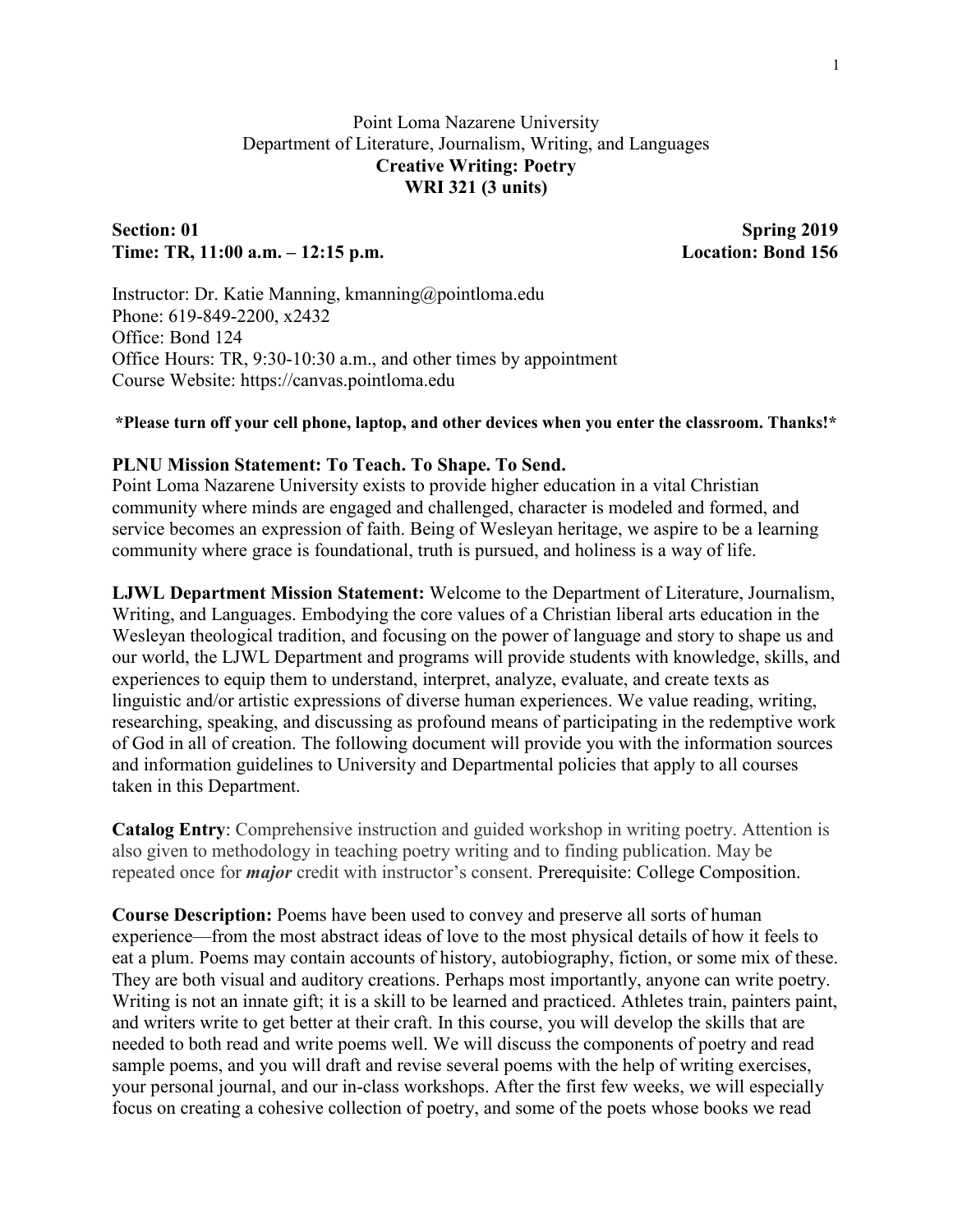will visit our class to talk with us about their writing process. You will also learn about literary journals that publish poetry and submit your own work for publication at the end of the semester.

## **Required Materials**

Davis, Nicelle. *The Walled Wife*. Red Hen Press, 2016. ISBN: 9781597097253. Jensen, Charles. *Story Problems*. Palooka Press, 2017. Available [here.](http://palookamag.com/chapbooks) Lee, Karen An-hwei. *Phyla of Joy*. Tupelo Press, 2012. ISBN: 9781932195149. Wiman, Christian. *Hard Night*. Copper Canyon Press, 2005. ISBN: 9781556592201. (All other readings and resources will be available in class and/or posted on Canvas.) A writing notebook/journal of your choice The obvious things: pen/pencil, loose-leaf paper, folder for storage, etc.

| By the end of this course, you  | <b>Related IDEA Outcomes</b>    | Assignments                    |
|---------------------------------|---------------------------------|--------------------------------|
| should be able to               |                                 |                                |
| Identify representative poets   | Gaining a broader               | Readings, Reading reflections, |
| and poems in the English        | understanding and               | Recitation, Journal            |
| language tradition.             | appreciation of                 | presentation                   |
|                                 | intellectual/cultural activity  |                                |
| Write poems in a variety of     | Developing creative             | Poems, Readings, Manifesto,    |
| forms, create coherent poetry   | capacities; Developing skill in | Author visits, Workshops,      |
| collections, and present and    | expressing myself orally or in  | Journal presentation, Final    |
| publish your poetry.            | writing; Developing specific    | exam, Final chapbook           |
|                                 | skills, competencies, and       |                                |
|                                 | points of view needed by        |                                |
|                                 | professionals in the field most |                                |
|                                 | closely related to this course  |                                |
| Use important literary terms to | Gaining factual knowledge;      | Reading reflections, Class     |
| speak and write about poetry.   | Gaining a broader               | discussions, Author visits,    |
|                                 | understanding and               | Workshops, Manifesto, Final    |
|                                 | appreciation of                 | chapbook                       |
|                                 | intellectual/cultural activity  |                                |

### **Course Learning Outcomes**

**Diversity Statement:** Point Loma Nazarene University is committed to diversity in the classroom, in its publications and in its various organizations and components. Faculty and staff recognize that the diverse backgrounds and perspectives of their colleagues and students are best served through respect toward gender, disability, age, socioeconomic status, ethnicity, race, culture and other personal characteristics. In addition, the Department of Literature, Journalism, Writing, and Languages is committed to taking a leadership position that calls for promoting a commitment to diversity in and out of the classroom and in the practices of writing, journalism, and the study of literature and languages.

**FERPA (Family Educational Rights and Privacy Act) Policy**: In compliance with federal law, neither PLNU student ID nor social security number should be used in publicly posted grades or returned sets of assignments without student written permission. This class will meet the federal requirements by distributing all grades and papers individually. Also in compliance with FERPA,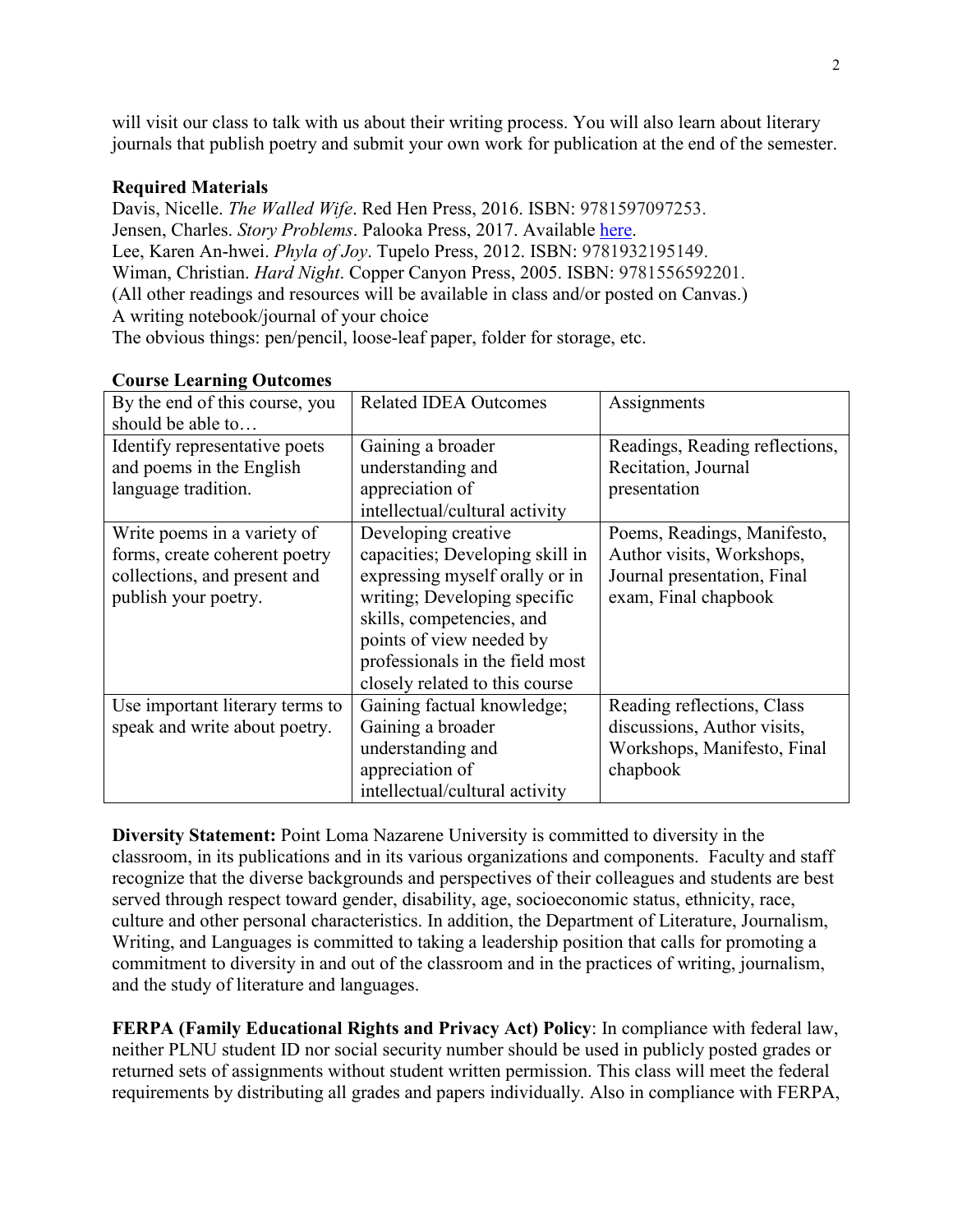you will be the only person given information about your progress in this class unless you have designated others to receive it in the "Information Release" section of the student portal. See [Policy Statements](http://catalog.pointloma.edu/content.php?catoid=8&navoid=864) in the undergraduate student catalog.

**PLNU Academic Accommodations:** If you have a diagnosed disability, please contact PLNU's Disability Resource Center (DRC) within the first two weeks of class to demonstrate need and to register for accommodation by phone at 619-849-2486 or by e-mail at [DRC@pointloma.edu.](mailto:DRC@pointloma.edu) See [Disability Resource Center](http://www.pointloma.edu/experience/offices/administrative-offices/academic-advising-office/disability-resource-center) for additional information.

**PLNU Academic Honesty Policy:** Students should demonstrate academic honesty by doing original work and by giving appropriate credit to the ideas of others. Academic dishonesty is the act of presenting information, ideas, and/or concepts as one's own when in reality they are the results of another person's creativity and effort. A faculty member who believes a situation involving academic dishonesty has been detected may assign a failing grade for that assignment or examination, or, depending on the seriousness of the offense, for the course. Faculty should follow and students may appeal using the procedure in the university Catalog. See [Academic](http://catalog.pointloma.edu/content.php?catoid=18&navoid=1278)  [Policies](http://catalog.pointloma.edu/content.php?catoid=18&navoid=1278) for definitions of kinds of academic dishonesty and for further policy information.

For our class's purposes, writing is collaborative, and creative writers share and borrow from each other all the time. There are ways to do this that are acceptable (such as taking suggestions from a workshop group), but there are also ways to use other people's ideas or words in a way that is considered plagiarism (such as passing off somebody else's work as your own). We will discuss this further in class.

**PLNU Copyright Policy**: Point Loma Nazarene University, as a non-profit educational institution, is entitled by law to use materials protected by the US Copyright Act for classroom education. Any use of those materials outside the class may violate the law.

**PLNU Attendance and Participation Policy**: Regular and punctual attendance at all classes is considered essential to optimum academic achievement. If the student is absent from more than 10 percent of class meetings, the faculty member can file a written report which may result in deenrollment. If the absences exceed 20 percent, the student may be de-enrolled without notice until the university drop date or, after that date, receive the appropriate grade for their work and participation. See [Academic Policies](http://catalog.pointloma.edu/content.php?catoid=18&navoid=1278) in the Undergraduate Academic Catalog.

### CLASS POLICIES

Grade Distribution: In order to receive credit for the course, all of the following must be completed. **Failure to complete any major assignment will result in failure of the course**.

| Reading Reflections & Exercise     | $10\% - 50$ pts  |
|------------------------------------|------------------|
| Recitation                         | $4\%$ - 20 pts   |
| Poems (initial drafts)             | $32\% - 160$ pts |
| Manifesto                          | $6\%$ - 30 pts   |
| Workshops                          | $20\% - 100$ pts |
| Journal Presentation & Submissions | $4\%$ - 20 pts   |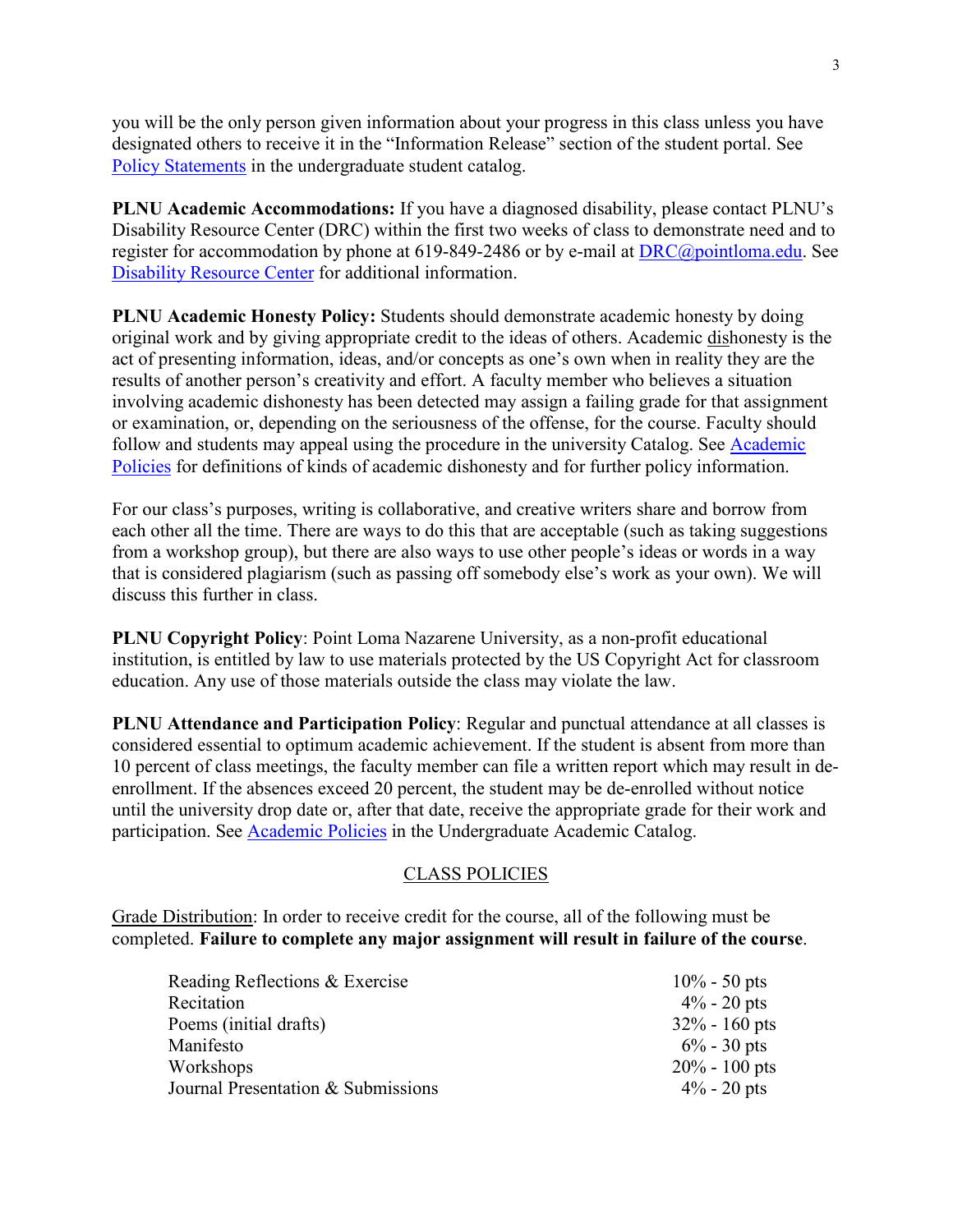Final Exam (reading)  $4\% - 20$  pts Final Chapbook 20% - 100 pts<br>
Total (approximate) 20% - 20% - 20% - 20% bts  $Total$  (*approximate*)

Grading Scale & Definitions:

 $A.93-100\%$ A-: 90-92 B+: 87-89 B: 83-86 B-: 80-82 C+: 77-79 C: 73-76 C-: 70-72 D+: 67-69  $D: 63-66$ D-:  $60-62$ F: below 60

 $A =$  Phenomenal work that far exceeds the minimum requirements of the assignment; excellent logic, structure, and organization; virtually no grammar and punctuation errors.  $B =$  Excellent work that exceeds the minimum requirements of the assignment; no major problems with logic, structure, and organization; very few grammar and punctuation errors.  $C =$  Average work that meets the minimum requirements of the assignment; may have minor problems with logic, structure, and organization; may have some grammar and punctuation errors.

 $D =$  Poor work that does not fully meet the minimum requirements of the assignment; may have some problems with logic, structure, and organization; grammar and punctuation errors may hinder meaning.

 $F =$  Poor work that does not fulfill the assignment; may have serious problems with logic, structure, and organization; grammar and punctuation errors may obscure meaning.

Attendance & Participation: Because discussion will be an important part of our class, your regular attendance and participation are required for you to be successful. Your first two absences will not count against your grade, but use them wisely. For each additional absence, your total grade will be lowered by 3%; if you miss class more than 4 times (over 2 weeks), you will automatically fail this course. Coming to class unprepared, misusing a screen, or being disruptive in class will also count as an absence. If you already know that you'll be missing many classes due to some pre-existing schedule conflict, you should not take this course at this time. Also, since arriving late to class is distracting to your classmates (and to me), you are expected to arrive on time. Two late arrivals will count as one absence. Truly perfect attendance (with no tardies or absences of any kind—you were literally present for all of every class meeting) will earn you 1% of extra credit at the end of the semester.

4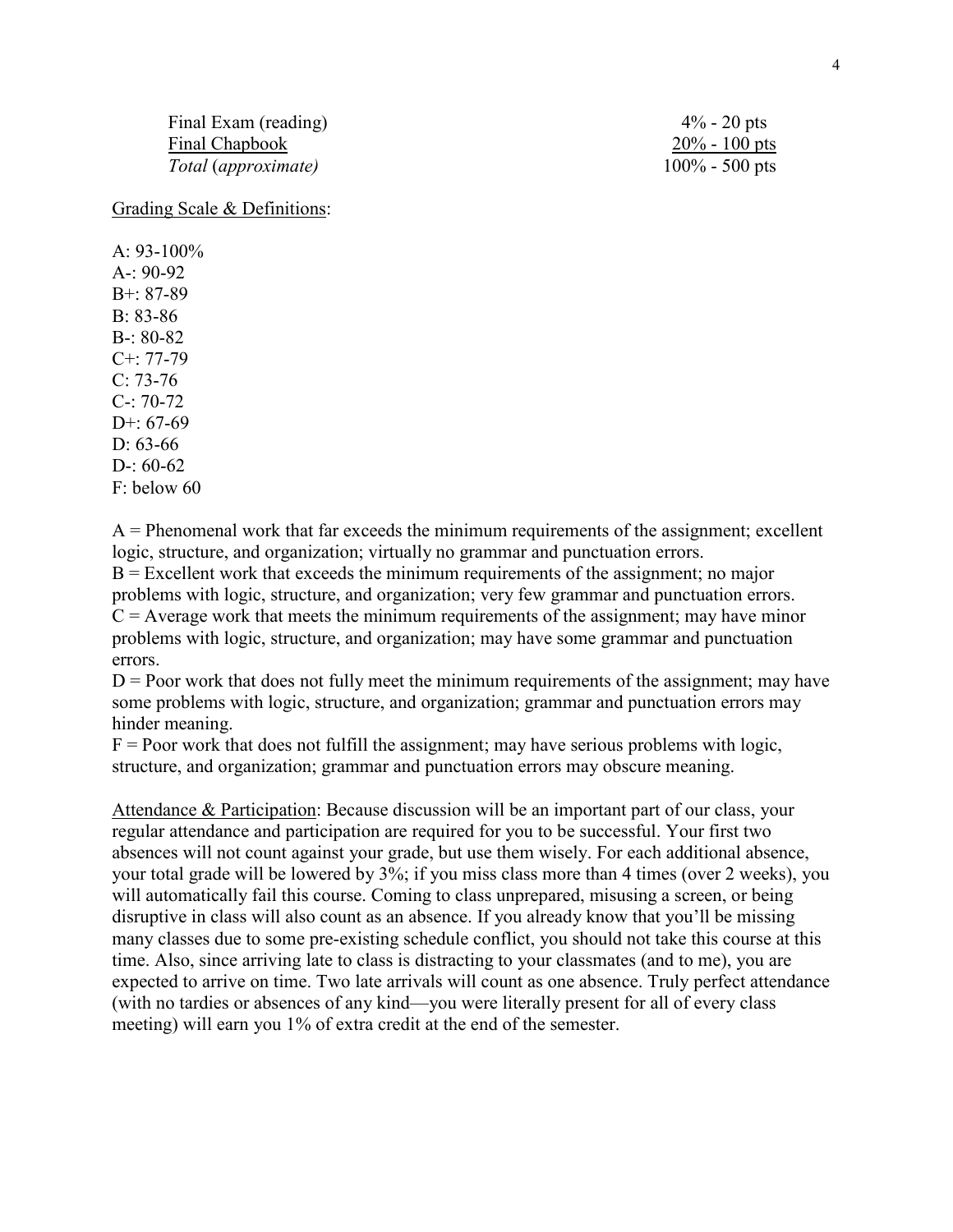Readings: Readings are due on the date they're listed in the course outline. Always bring your copy of the assigned reading to class with you for use in discussion. Read actively and make notes directly on the text and/or on the side.

Reading Reflections: On days when reading assignments are due, you should bring a brief (200- 250 words) typed response to the reading. This might include lines/images that stood out to you (with some comments about why you find them meaningful), questions you have about the text (about the content, the form, or other artistic elements), connections you see between the reading and other parts of your life (classes you're taking, things you've read, current events, etc.), how you want to apply this reading to your own writing, and/or other ways of thoughtfully engaging with the assigned reading. These should follow the paper format guidelines for prose (below), including having a word count in the upper right corner.

Student-Led Exercises: You will be responsible for leading the class in one writing exercise. You should come prepared with some sort of prompt: an object, a song, an image, a story, a current event, a new form to try… bring something that gives you the urge to write and might offer possibilities to the other writers in our course. The best exercises will engage more than one of our senses. (Example: Don't just tell us to think about crayons; bring crayons for us to sniff and feel and see. Don't just put an image on the screen; describe the image and give us some suggestions of how to engage with it.) You'll have 2-3 minutes to introduce the exercise, and we'll write for about 5 minutes. You'll be graded on preparedness and quality.

Recitation: Because poems especially demand to be heard and remembered, you will memorize and recite for the class one of our assigned poems (or talk with me to make arrangements for reciting part of an especially long poem). Your recitation should be practiced and nearly perfect. On the class period after your recitation, turn in a 1-2 page written reflection about the poem and your experience of memorizing and reciting it: how did memorizing the poem affect your understanding, interpretation, and/or appreciation of the poem?

Poems: You will turn in several early drafts of poems. Some of these will have assigned styles or content. Please bring a hard copy of your poem to class on the day it is due. These early drafts need not be masterpieces, but they should not be sloppy. It should be clear that you worked on them extensively.

Final Chapbook: At your scheduled conference time, you will submit a project proposal, in which you will describe some sort of research, experience, theme, location, style, or other unifying element that will guide your writing for the rest of the semester. You will draft and revise at least 10 poems for this collection. At the end of the semester, you will turn in a final chapbook that includes a title, a brief (1-2 paragraph) introduction to your work, 10 well-revised poems, and a brief statement (footnote or endnote) for *each* poem on why/how you began, revised, and settled it.

Workshops: We will do workshops as a whole class throughout the semester. You will post your poems to Canvas in advance of your assigned workshop date. Please use .doc, .docx, or .rtf file format. For each workshop (your own and others), you will be responsible for printing copies of every poem for that workshop before class, reading the poems, writing initial comments (typed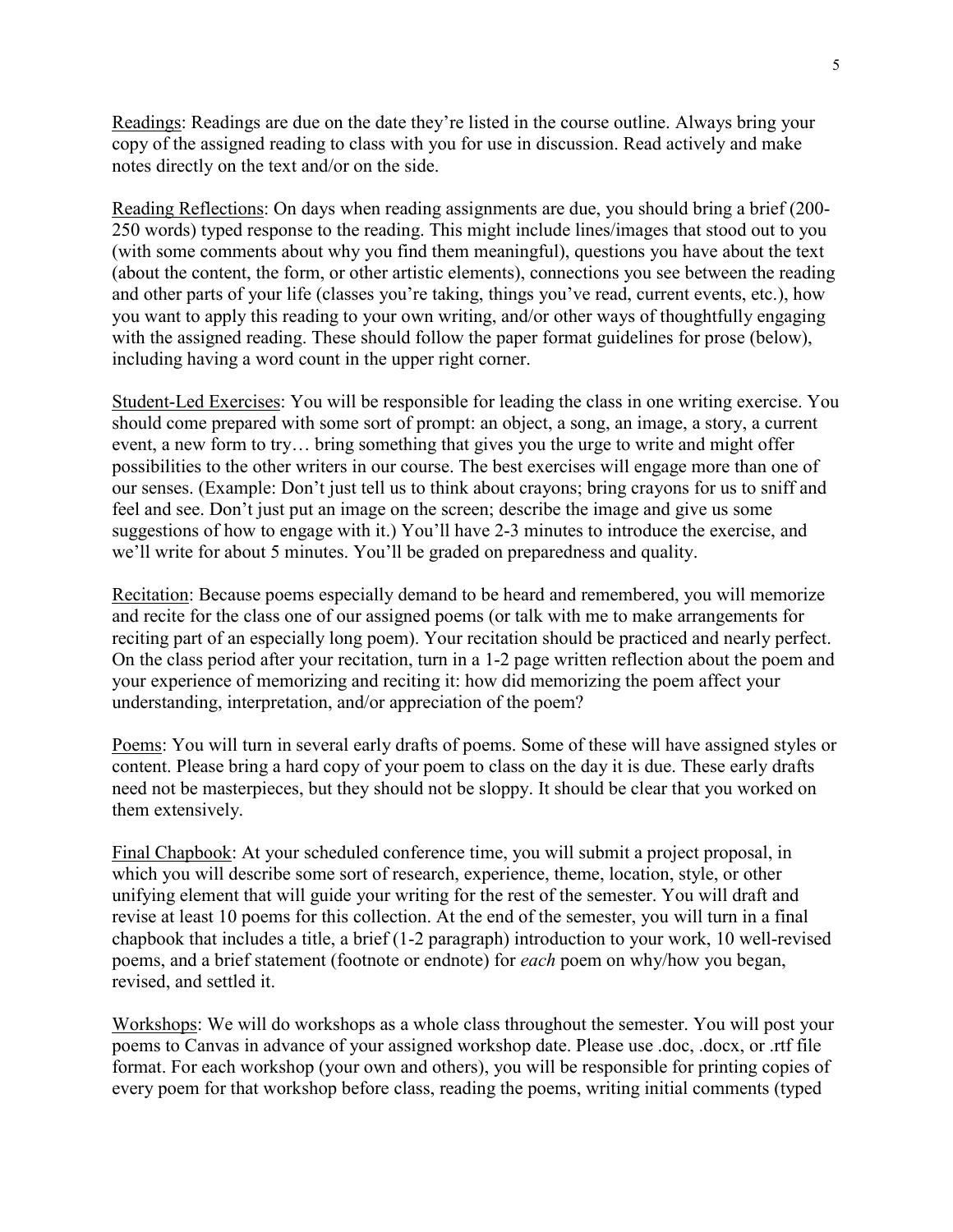or handwritten onto the poem), and bringing those copies to class with you. During workshops, we will thoroughly discuss the poems to give the authors a chance to see how readers are experiencing their work and to give some feedback for revision. Your workshop grade will be based on both your verbal participation and written comments.

Manifesto: Writers are always theorizing about writing. For this creative essay, you will attempt to answer a large question about poetry (what should poetry be or do? is it more like an essay or visual art or music? what is most important to avoid in poetry? why do you write poetry?). We will read sample manifestos and discuss their importance in the literary world. You'll receive more detailed guidelines for this later in the semester.

Literary Journal Presentation: Browse the lists of literary journals on [www.pw.org.](http://www.pw.org/) Visit some journals' websites, read sample poems, and look at their submission guidelines. Choose two journals that publish poetry and that seem to fit your own or a classmate's aesthetic. On presentation day, come to class prepared to give a one-minute talk about each journal you've chosen. Your presentation should include a handout that gives your classmates an overview of each magazine's aesthetic (including preferred writing styles), masthead (relevant editors), submission guidelines, web address, contact info, and anything else you think is useful.

Journal Submissions: On the final day of class, you will bring two complete literary journal submissions that we will mail together (or give me evidence of online submission before our final meeting). I will give you instructions and advice on cover letters/emails and other technical details of submissions later in the semester. For now, concern yourself with writing and revising to make your work as strong as it can be.

Paper Format: All assignments, unless otherwise instructed, must be typed, in 12-point Times or Arial font, with one-inch margins, and in MLA format. Poems should usually be single spaced or spaced according to the design of the author. Prose (reading reflections, recitation reflection, etc.) should be double spaced and include a word count in the upper right corner. Please submit hard copies or electronic copies as instructed for each assignment.

Final Exam: Attendance is mandatory. For your final, you will give a practiced, polished introduction to your chapbook and a reading of your work, 5-7 minutes total. You will be graded on the quality of your introduction and overall delivery.

Due Dates: Dates when assignments are due are listed on the attached course outline; all written assignments are due at the beginning of class. I highly encourage you to visit with me one-onone during office hours to run project ideas, manifesto drafts, or any questions by me. Once an assignment receives a grade, there will be no further opportunities to revise for a new grade. Late work is not acceptable. If unusual circumstances will keep you from completing an assignment on time, please make arrangements with me for an extension BEFORE the due date (or if you wake up sick, please email me ASAP with your assignment so it will not be counted late). Please complete all readings on time as well. All coursework must be completed by our final meeting.

Student-Directed Conferences: During the semester, you must meet with me on scheduled conference days to discuss your writing, reading, or whatever else you'd like. Dates for these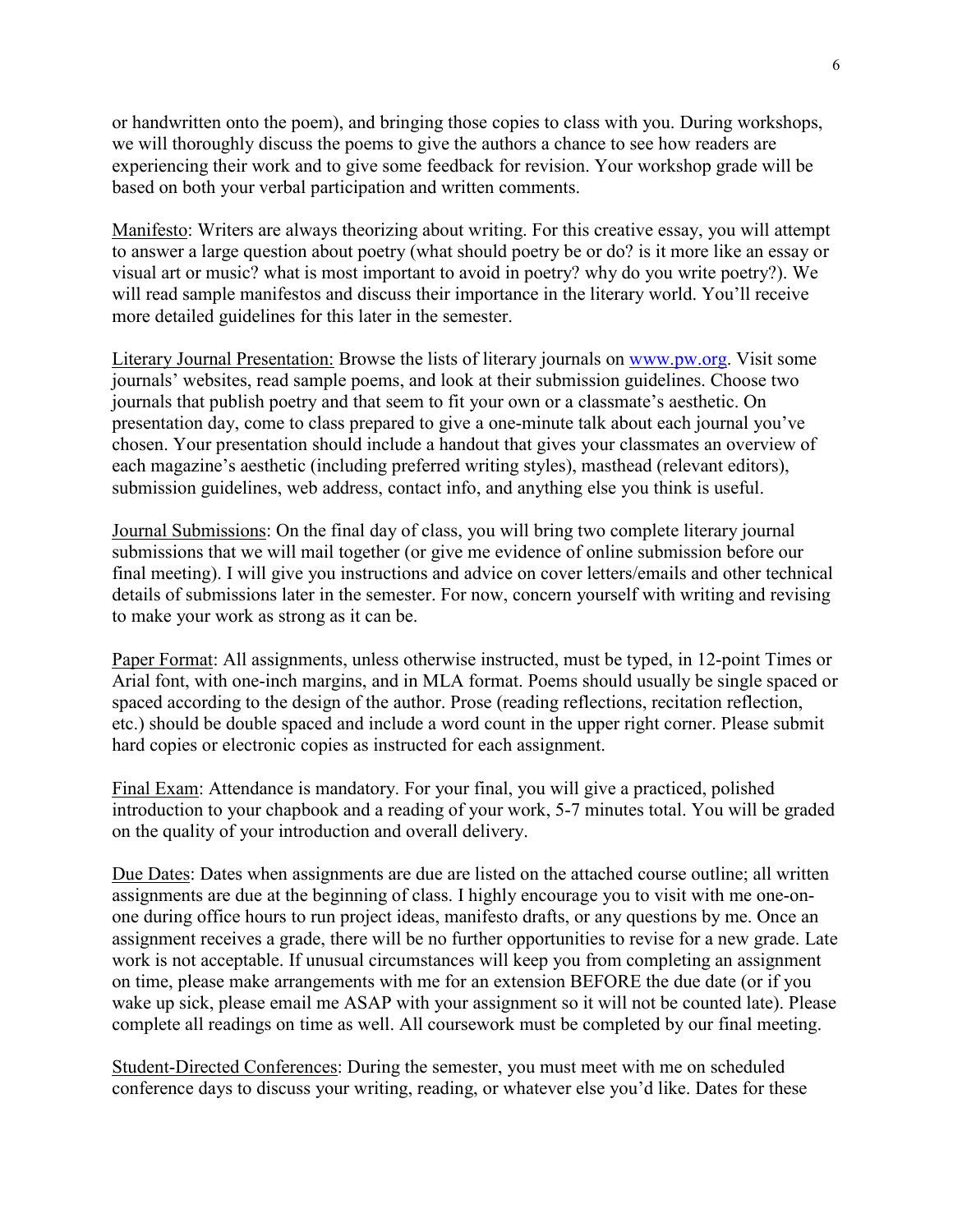mandatory conferences are on the course outline. This will be part of your attendance grade. Feel free to meet with me more often than this!

Extra Credit (in addition to perfect attendance): Writing events go on frequently at PLNU and in our larger San Diego community. Attend an author lecture, reading, or workshop and write a 1-2 page critical analysis and reflection over what was said and how you can apply it to your reading and/or writing. Due within one week of the event. This will earn you up to 5 points (up to 2 times).

Canvas: A copy of this syllabus and assignments for our course are online at https://canvas.pointloma.edu. You can access these course materials through the portal using your PLNU username and password.

PLNU Email: Your PLNU email account should be checked daily. This is the way that I will most frequently communicate with you outside of class, and it's also the way the university distributes important information.

Inclusive Language Statement: Because language is powerful and shapes the way we think, all public language used in this course, including written and spoken discourse, will be inclusive. This standard is outlined by all major academic style guides, including MLA, APA, and Chicago, and is the norm in university-level work. See the section on ["Appropriate](https://owl.purdue.edu/owl/general_writing/academic_writing/using_appropriate_language/index.html)  [Language"](https://owl.purdue.edu/owl/general_writing/academic_writing/using_appropriate_language/index.html) at *The Purdue OWL*.

Public Discourse: Much of the work we will do in this class is cooperative. You should think of all your writing and speaking for and in class as public, not private, discourse. By continuing in this class, you acknowledge that your work will be viewed by others in the class.

> *This syllabus is a contract. If you continue in this course, then you agree to comply with the class policies as stated here.*

# COURSE OUTLINE<sup>[1](#page-6-0)</sup>

| $R$ Jan 10 | Introductions and syllabus<br>Poetry defined?                                                                          |
|------------|------------------------------------------------------------------------------------------------------------------------|
| T Jan 15   | Read full syllabus (on Canvas)<br>DUE: Bring a blank journal!<br>In Class: Writing laboratory<br>Sign up for exercises |
| $R$ Jan 17 | Read short poems<br>DUE: Lab poem<br>Reading reflection<br>In Class: Exercise 1                                        |

<span id="page-6-0"></span><sup>&</sup>lt;sup>1</sup> This schedule may be changed at the instructor's discretion.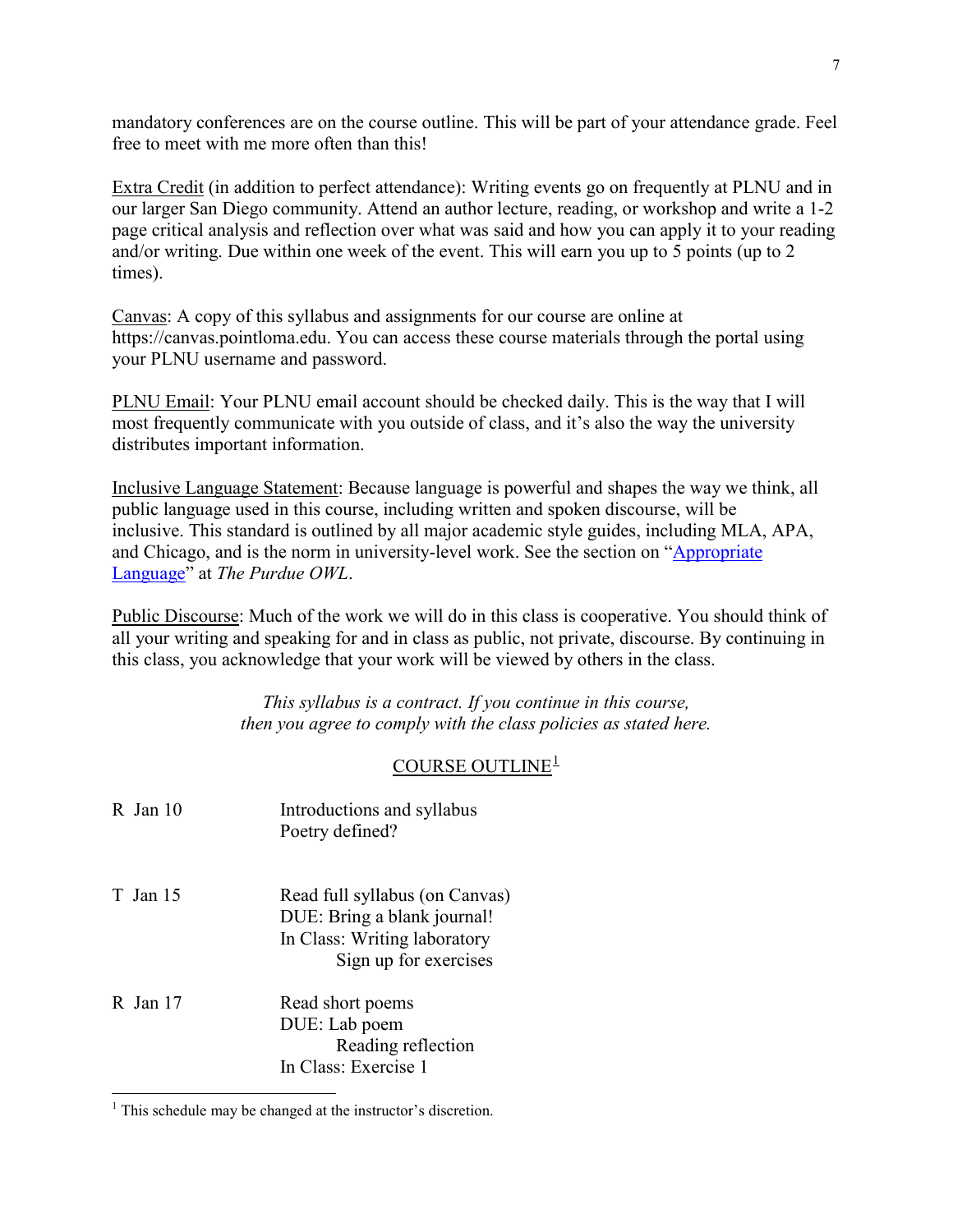| T Jan 22    | Read long poems<br>DUE: Short poem<br>Reading reflection<br>In Class: Exercise 2                                                                                  |
|-------------|-------------------------------------------------------------------------------------------------------------------------------------------------------------------|
| R Jan 24    | Read metrical poems<br>DUE: Long poem<br>Reading reflection<br>In Class: Exercise 3                                                                               |
| T Jan 29    | Read non-metrical poems<br>DUE: Metrical poem<br>Reading reflection<br>In Class: Exercise 4                                                                       |
| R Jan $31*$ | Read prose poems<br>DUE: Non-metrical poem<br>Reading reflection<br>In Class: Exercise 5<br>*You MUST have a copy of all books by this date!                      |
| T Feb 5     | Read Manning ( <i>The Gospel of the Bleeding Woman</i> on Canvas)<br>DUE: Prose poem<br>Reading reflection<br>In Class: Exercise 6<br>Intro to poetry collections |
| R Feb 7     | Read Jensen<br>DUE: Reading reflection<br>In Class: Author visit (Skype)<br>(Exercise $6.5$ )                                                                     |
| T Feb 12    | Read Lee<br>Due: Reading reflection<br>In Class: Author visit!                                                                                                    |
| R Feb 14    | <b>CONFERENCES</b><br>DUE: Project proposal w/Poem 1, Journal sign-up, Workshop sign-up                                                                           |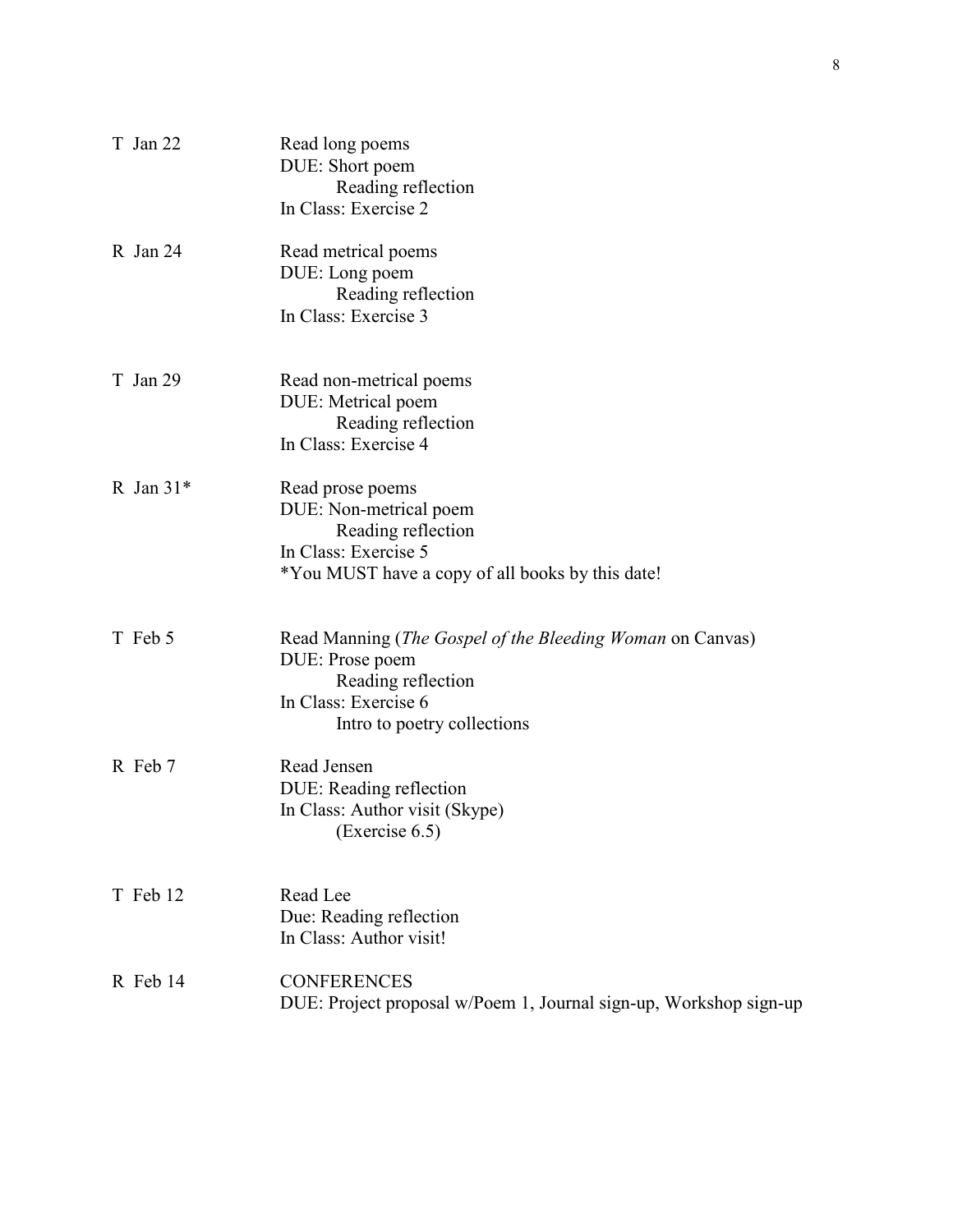| T Feb 19            | Read Wiman<br>DUE: Poem 2<br>Reading reflection<br>(Group A: post a poem to Canvas)<br>In Class: Exercise 7                                                                                                    |
|---------------------|----------------------------------------------------------------------------------------------------------------------------------------------------------------------------------------------------------------|
| R Feb 21            | Author visit: Christian Wiman!<br><i>*Bonus events:</i> Writers' Symposium by the Sea – all week!                                                                                                              |
| T Feb 26            | DUE: Poem 3<br>(Group B: post a poem to Canvas)<br>In Class: Workshop A                                                                                                                                        |
| R Feb 28            | Read Davis<br>In Class: Author visit!<br>DUE: Reading reflection<br>(Group C: post a poem to Canvas)                                                                                                           |
| M Mar $4-F$ Mar $8$ | SPRING BREAK! ©                                                                                                                                                                                                |
| T Mar 12            | DUE: Poem 4<br>(Group D: post a poem to Canvas)<br>In Class: Workshop B                                                                                                                                        |
| R Mar 14            | DUE: Poem 5<br>In Class: Workshop C                                                                                                                                                                            |
| T Mar 19            | DUE: Poem 6<br>(Group A: post a poem to Canvas)<br>In Class: Workshop D                                                                                                                                        |
| R Mar 21            | Read Manifestos (on Canvas)<br>DUE: Reading reflection<br>Everyone post 3 poems as separate discussion threads on Canvas<br>In Class: Manifesto assigned<br>Menu for Workshop Round 2<br>How to Give a Reading |

\*Mar 22: Last day to drop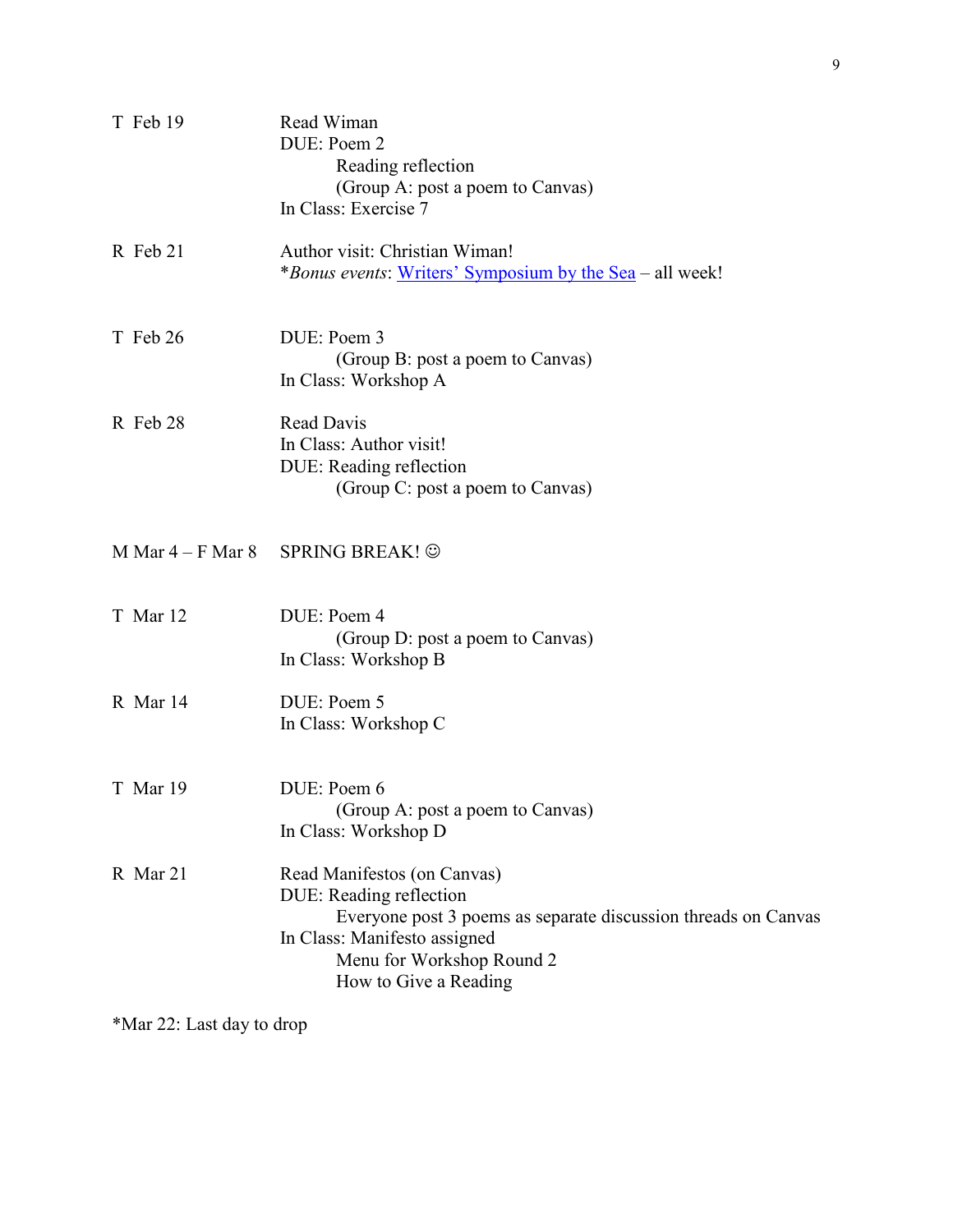| T Mar 26   | DUE: Poem 7<br>(Group B: post a poem to Canvas)<br>In Class: Workshop A                                                                                                                                                |
|------------|------------------------------------------------------------------------------------------------------------------------------------------------------------------------------------------------------------------------|
| R Mar 28   | <b>NO CLASS</b><br>DUE: Lightning Round Workshop (on Canvas)<br>(Group C: post a poem to Canvas)                                                                                                                       |
| T Apr 2    | DUE: Poem 8<br>(Group D: post a poem to Canvas)<br>In Class: Workshop B                                                                                                                                                |
| R Apr 4    | DUE: Poem 9<br>In Class: Workshop C                                                                                                                                                                                    |
| $*F$ Apr 5 | <b>Bonus event: After-Hours Poetry Party</b><br>Ryan Library, $3rd$ floor, 5 p.m.<br>(Come read, recite, or otherwise perform a poem! We will not let the<br>poetry shelves stay silent during National Poetry Month!) |
| T Apr 9    | DUE: Poem 10<br>In Class: Workshop D                                                                                                                                                                                   |
| R Apr 11   | <b>DUE: Literary Journal Handouts</b><br>In Class: Literary Journal Presentations<br>How to Submit for Publication                                                                                                     |
| $T$ Apr 16 | <b>NO CLASS</b><br>Read Glancy's "After the Fire of Writing: On Revision" (on Canvas)                                                                                                                                  |
|            | R Apr 18 - M Apr 22 EASTER BREAK! ©                                                                                                                                                                                    |
| T Apr 23   | <b>DUE: Poem Recitation</b><br>In Class: Recitation Party!<br>Discuss Glancy on Revision                                                                                                                               |
| $R$ Apr 25 | DUE: Manifesto<br><b>Recitation Reflection</b><br>In Class: Share Manifestos                                                                                                                                           |
|            |                                                                                                                                                                                                                        |